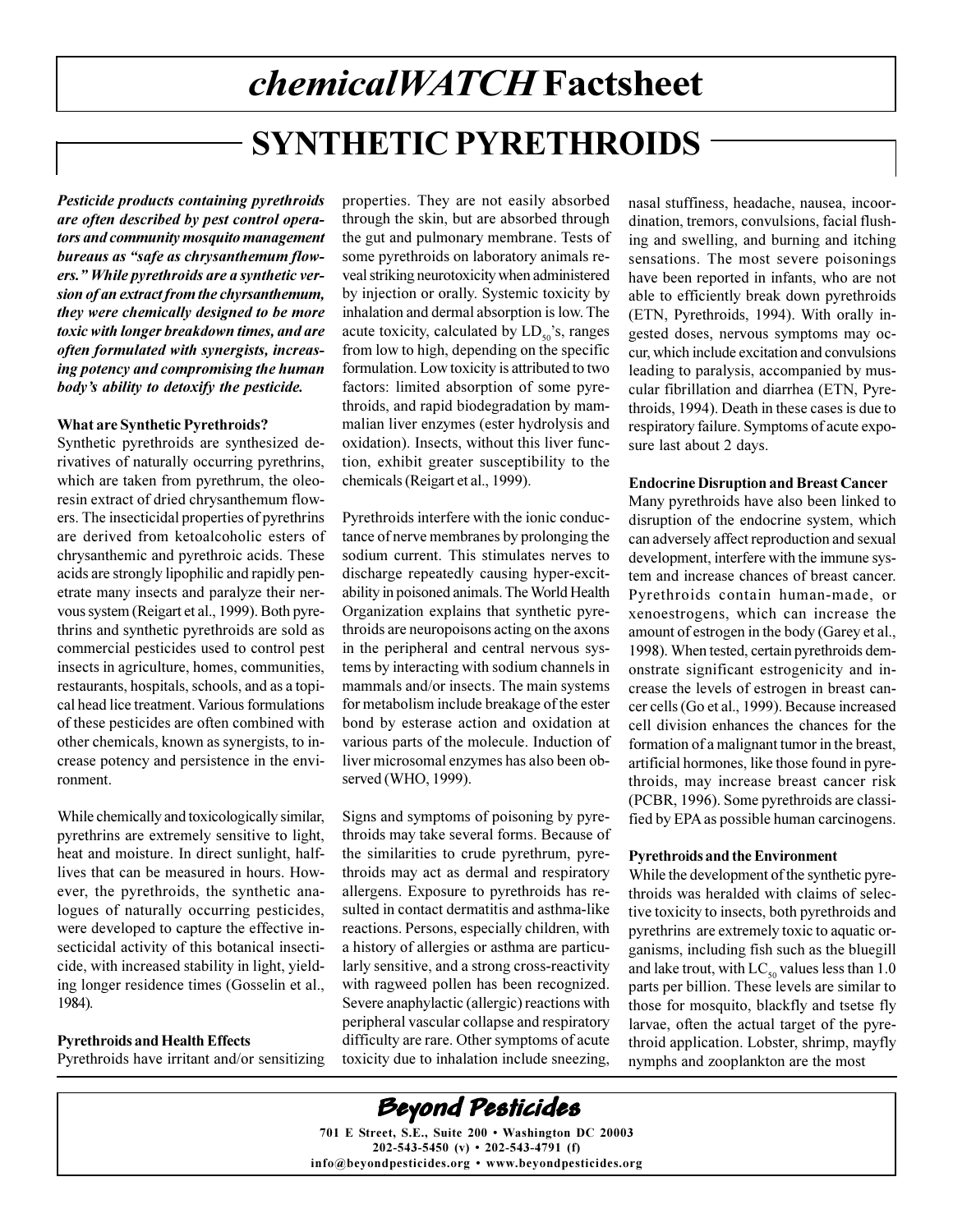susceptible non-target aquatic organisms (Mueller-Beilschmidt, 1990). The nonlethal effects of pyrethroids on fish include damage to the gills and behavioral changes.

Pyrethroids are moderately toxic to birds, with most  $LD_{50}$  values greater than 1000 mg/ kg. Birds can also be indirectly affected by pyrethroids, because of the threat to their food supply. Waterfowl and small insectivorous birds are the most susceptible (Mueller-Beilschmidt, 1990). Because pyrethroids are toxic to all insects, both beneficial insects and pests are affected by pyrethroid applications. In some cases, predator insects may be susceptible to a lower dose than the pest, disrupting the predator-prey relationship.

#### **Pyrethroids Residues / Persistence**

As mentioned before, pyrethroids are designed to breakdown more slowly than the naturally occurring pyrethrins. While pyrethrins, extremely sensitive to light, heat and moisture, break down in a few hours, the synthetic pyrethroids are stable and persist in the environment much longer. As a general rule, pyrethroids break down most quickly in direct sunlight, usually just a few days after application, with a few exceptions. However, in areas with limited sunlight, such as grain silos and subway tunnels, pyrethroids can persist for months. For more specific breakdown times see the sections below on resmethrin, permethrin and sumithrin.

#### **Synergists**

Both pyrethroids and pyrethrins are often formulated with oils or petroleum distillates and packaged in combination with synergists, such as piperonyl butoxide (PBO) and n-octyl bicycloheptene dicarboximide (Gosselin et al., 1984). Synergists are added to increase the potency of the pesticide. A range of products from repellants to foggers to pediculicides (lice killers) to garden sprays contain synergists. Many formulations of permethrin, resmethrin and sumithrin, including Scourge<sup>™</sup> and Anvil<sup>™</sup>, used along the East Coast for mosquito control to combat the West Nile Virus, contain the synergist PBO.

PBO inhibits important liver enzymes responsible for breakdown of some toxins, including the active ingredients of pesticides. Specifically, it has been shown to inhibit hepatic microsomal oxidase enzymes in laboratory rodents and interfere in humans. Because these enzymes act to detoxify many drugs and other chemicals, a heavy exposure to an insecticidal synergist may make a person temporarily vulnerable to a variety of toxic insults that would normally be easily tolerated. Symptoms of PBO poisoning include anorexia, vomiting, diarrhea, intestinal inflammation, pulmonary hemorrhage and perhaps mild central nervous system depression. Repeated contact may cause slight skin irritation. Chronic toxicity studies have shown increased liver weights, even at the lowest doses, 30 mg/kg/day. While not considered a carcinogen by EPA, animal studies have shown hepatocellular carcinomas, even treatments as low as 1.2% (Takahashi et al., 1994).

#### Bifenthrin (Talstar™, Brigade™,  $Capture^{TM}$

Bifenthrin is an off-white to pale tan waxy solid, characterized by its slightly sweet smell. As a Restricted Use Pesticide, bifenthrin may only be purchased or applied by certified applicators or persons under the direct supervision of a certified applicator. EPA has registered bifenthrin for use on greenhouse ornamentals and cotton. Studies show bifenthrin to be relatively insoluble in water. Its half-life in soil can range anywhere from 7 days to 8 months depending on the soil type and the amount of air in the soil (ETN, Bifenthrin, 1995). Bifenthrin is one of a few synthetic pyrethroids that are relatively stable in direct sunlight. EPA has classified products containing bienthrin as toxicity class II (I = most toxic, IV = least toxic), and the word WARNING must appear on all product labels.

Bifenthrin is moderately toxic to mammals when ingested (oral rat  $LD50 = 54$  to 70 mg/kg), and like all pyrethroids affects the central nervous system. Symptoms of poisoning include incoordination, tremor, salivation, vomiting, diarrhea, and irritability to sound and touch (ETN Bifenthrin, 1995). Although bifenthrin does not cause inflammation or irritation on human skin, it can cause a tingling sensation, lasting

about 12 hours. A study on laboratory mice shows that bifenthrin causes gene mutation in white blood cells (ETN, Bifenthrin, 1995). EPA classifies bifenthrin as a Class C (possible human) carcinogen (EPA, 1997). Of concern in the environment, bifenthrin is very highly toxic to fish, crustaceans, other aquatic animals and bees, and is moderately toxic to birds. Scientists are particularly concerned about possible bioaccumulation in birds.

#### Cypermethrin (Ammo<sup>™</sup>, Cymbush<sup>™</sup>,  $Demon^{TM}$

Cypermethrin, one of a handful of lightstable synthetic pyrethroids, is registered to control cockroaches, fleas and other indoor pests in homes, restaurants, hospitals, schools and food processing plants, and also in agriculture to control pests on cotton, fruits and vegetables. About 90% of the cypermthrin manufactured worldwide is used to combat pests feeding on cotton crops (WHO, 1989). Depending on the specific product formulation, EPA classifies pesticides containing cypermethrin as toxicity class II or III (I = most toxic, IV = least toxic) and must display the word WARNING or CAUTION on the labels. Compared to other pyrethroids, cypermethrin is relatively stable, with a half-life of  $8 - 16$  days in direct sunlight. In soil, studies have shown the half-life to be as long as 8 weeks, and in water as long as 100 days (ETN, Cypermethrin, 1996). After treatments in the home, cypermethrin persists for about three months (Wright et al., 1993).

Cypermethrin is considered to be moderately toxic (oral male rat  $LD50 = 187$  to 326 mg/kg, dermal rat  $LD50 = 1600$  mg/kg) and like all pyrethroids, affects the central nervous system (ETN, Cypermethrin, 1996). Symptoms of cypermethrin poisoning in humans include numbness, burning, loss of bladder control, vomiting, incoordination, seizures, coma and death. In California, cypermethrin is the fourth most common cause of pesticide-related illness in pest control operators. EPA classifies cypermethrin as a class C (possible human) carcinogen (EPA, 1997). Studies in laboratory animals have shown exposure to cypermethrin to cause reproductive

### **Beyond Pesticides**

701 E Street, S.E., Suite 200 · Washington DC 20003  $202 - 543 - 5450$  (v) • 202-543-4791 (f) info@beyondpesticides.org . www.beyondpesticides.org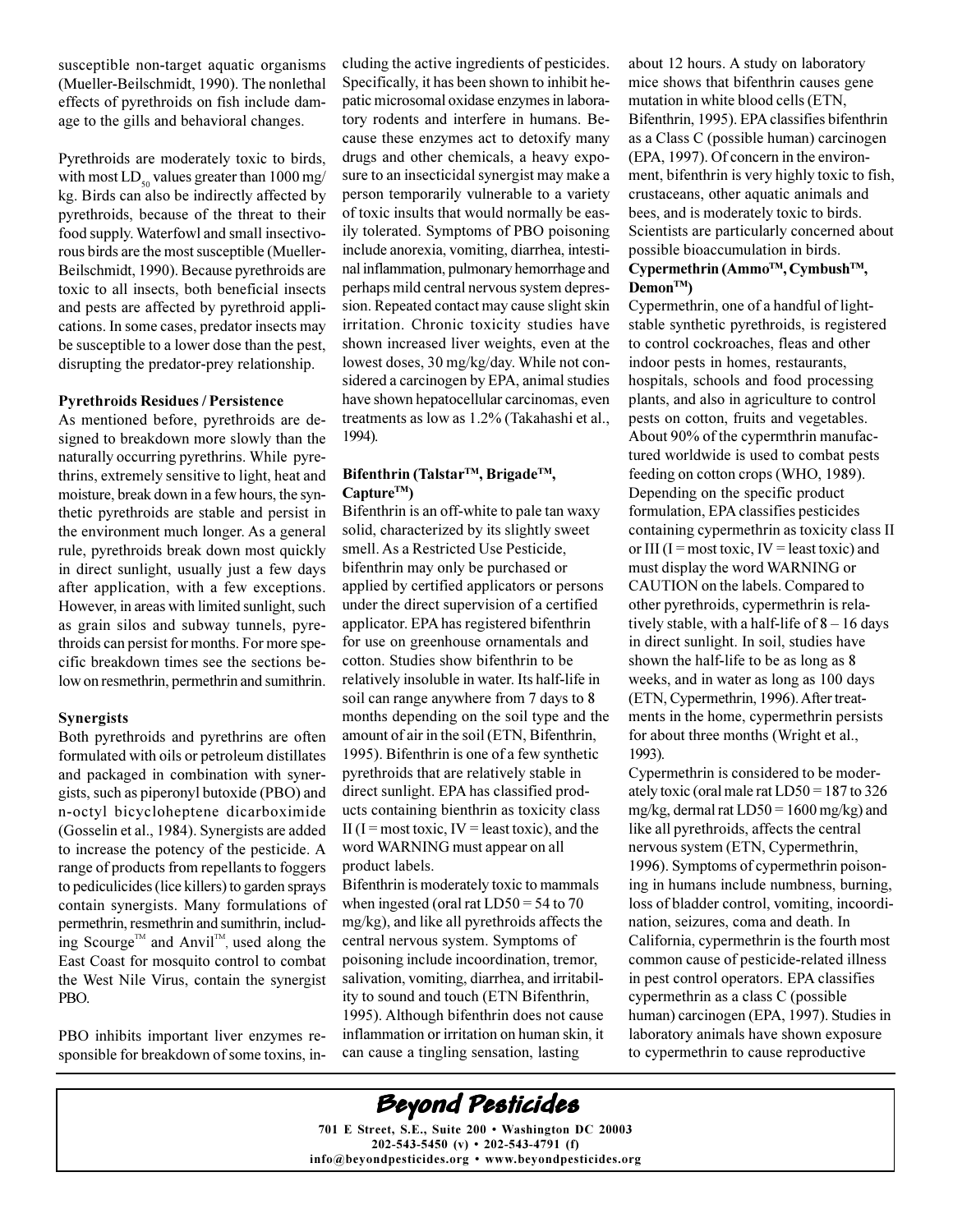effects, including abnormal sperm and disruption of sex hormones (Cox, 1996). Cypermethrin should not be applied near water, because it is very toxic to fish and other aquatic organisms.

#### Deltamethrin (Butoflin<sup>™</sup>, Butoss™,  $Crackdown^{TM}$ )

Deltamethrin is pyrethroid insecticide that kills insects on contact and through digestion. It works by paralyzing the insects' nervous system and therefore giving a quick knock-down effect. It is used commonly to control caterpillars on apples, pears and hops, and for the control of aphids, mealy bugs, scale insects, and whiteflies on glasshouse cucumbers, tomatoes, peppers, potted plants, and ornamentals (ETN, Deltamethrin, 1995). It is also registered for use on livestock and for public health uses. Depending on the product formulation, deltamethrin pesticides may range in toxicity from EPA toxicity class I to class III ( $I = most toxic$ ,  $IV =$  least toxic), bearing the words DANGER-POISON, WARNING or CAU-TION on the label (PANNA, 2000). Deltamethrin products may be general or Restricted Use Pesticides. Most deltamethrin products persist from one to two weeks in the environment, with shorter times in direct sunlight (ETN, Deltamethrin, 1995).

Deltamethrin produces different signs of poisoning than other pyrethroids. When exposed to deltamethrin, mammals exhibit typical type II motor symptoms, which include a writhing syndrome in rodents, as well as copious salivation. The acute oral  $LD_{50}$  in male rats has been reported as low as 128 mg/kg to greater than 5,000 mg/kg depending on the carrier and conditions of the study (ETN, Deltamethrin, 1995). Some studies have shown deltamethrin to cause skin irritation. Especially characteristic of deltamethrin poisoning is rolling convulsions. The sequence of the signs of poisoning is clearly defined, progressing from chewing, salivation, and pawing to rolling convulsions, tonic seizures, and death (ETN, Deltamethrin, 1995). In humans, symptoms of poisoning include ataxia, convulsions leading to muscle fibrillation and paralysis, dermatitis, edema, diarrhea, dyspnea, headache, hepatic

microsomal enzyme induction, irritability, peripheral vascular collapse, rhinorrhea, serum alkaline phosphatase elevation, tremors, vomiting and death due to respiratory failure. Deltamethrin is a suspected endocrine disruptor. Deltamethrin is also toxic to fish, aquatic organisms, amphibians and bees. Fenvalerate (Esfenvalerate, Sumifly™,  $Sumiflower^{TM})$ 

Fenvalerate is registered for use on a wide array of crops including cotton, soybeans, corn, vegetables, apples, peaches, pears and nuts, as well as a termiticide and insect repellent. Fenvalerate was first formulated for agricultural use in 1974, but was approved as a termiticide in 1987, as an alternative to the voluntarily cancelled cyclodiene termiticides. During the late 1980's, fenvalerate received national press coverage due to over 200 dog and cat poisonings, including 26 deaths, following the use of BlockadeTM, a product containing fenvalerate in combination with DEET, a common insect repellant. EPA classifies fenvalerate products as toxicity class II ( $I =$ most toxic,  $IV =$  least toxic), and include the word WARNING on all product labels. Some formulations are Restricted Use Pesticides, and may only be purchased or applied by certified applicators or persons under the direct supervision of a certified applicator. The half-life of fenvalerate ranges from 15 days to 3 months in soil, 21 days in water and 2-4 weeks on vegetation. Fenvalerate is considered to be moderately toxic (oral rat  $LD50 = 486$  mg/kg). Symptoms of poisoning through direct contact include dizziness, burning and itching (which is worsened by sweating and washing), blurred vision, tightness in the chest, and convulsions. When ingested by laboratory animals, symptoms of poisoning include muscle incoordination, tremors, convulsions, nerve damage, and weight loss. Fenvalerate is a strong eye irritant and a suspected endocrine disruptor (PANNA, 2000). Sweden has banned the chemical for use in forestry following health related complaints from workers. Studies have found that immediate application of vitamin E to exposed areas can lessen the painful effects. Fenvalerate

is extremely toxic to bees and fish, and is slightly toxic to birds.

#### Permethrin (Pounce™, Torpedo™,  $\text{Dragnet}^{\text{TM}}$

Prior to 1978, permethrin was registered for use on cotton crops only. During the early 1980's registration was expanded to include use on livestock and poultry, eggs, vegetables and fruit. Today uses also include lice treatments and urban/suburban pest control. Permethrin resembles pyrethrins chemically, but is chlorinated to increase its stability. There are four isomeric forms, two cis and two trans of technical permethrin. Although the acute toxicity of the mixture (oral rat  $LD50 > 5000$ mg/kg, oral mouse  $LD50 = 500$  is less than that of natural pyrethrins, the cis-isomer is considerably more toxic (oral mouse LD50  $= 100$ ), and in rats, the metabolites of the cis-isomer are more persistent biologically. (The cis and trans isomers differ in the spatial arrangement of the atoms.) Product formulations of permethrin can vary greatly in isomeric content. Compared to other pyrethroids, permethrin is very stable, even when exposed to ultraviolet light. Permethrin is strongly absorbed to soil and other organic particles, with halflives in soil of up to 43 days. When used as a termiticide, permethrin can persist up to 5 years.

Permethrin receives an EPA toxicity class rating of II or III (I = most toxic, IV = least toxic), and carries either the word WARN-ING or CAUTION on its label, depending on the formulation. While it is not extremely toxic to humans, there are numerous reports of transient skin, eye and respiratory irritation. Like all pyrethroids, permethrin is a central nervous system poison. Workers and researchers report tingling in face and hands, and some report allergic reactions. Based on studies demonstrating carcinogenicity, EPA ranks permethrin as a class C, or possible human carcinogen (U.S. EPA, 1997). Other studies have shown effects on the immune system, enlarged livers and at high doses, decreased female fertility and endocrine disruption. Permethrin is extremely toxic to aquatic life, bees and other wildlife. It should not be applied in crops or weeds

**Beyond Pesticides** 

701 E Street, S.E., Suite 200 · Washington DC 20003  $202 - 543 - 5450$  (v)  $\cdot$  202-543-4791 (f) info@beyondpesticides.org . www.beyondpesticides.org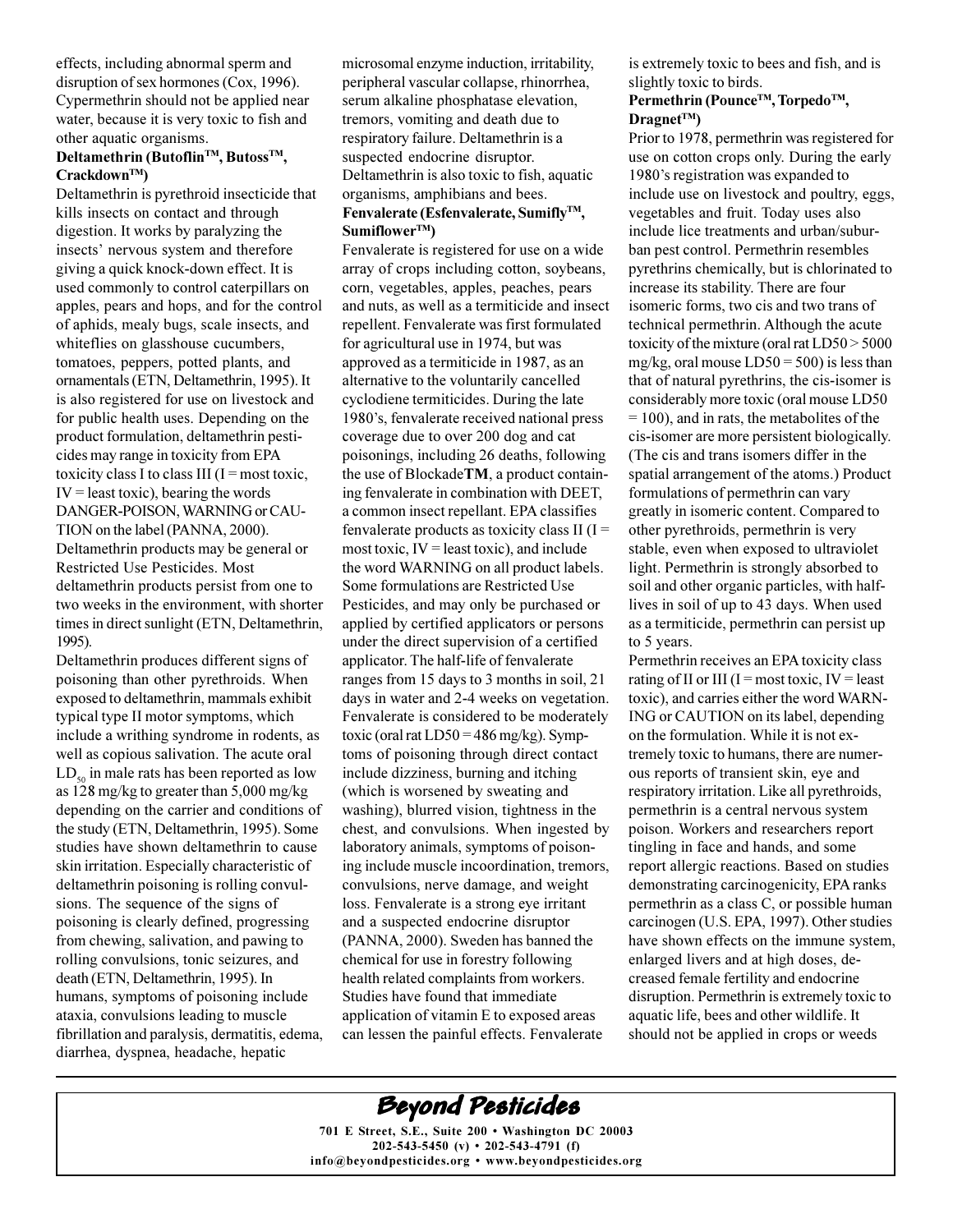#### where foraging may occur (ETN, Permethrin, 1996).

#### Resmethrin (Scourge™, Raid Flying Insect Killer<sup>TM</sup>)

Resmethrin is used for control of flying and crawling insects in homes, greenhouses, processing plants, commercial kitchens, airplanes and for public mosquito control. Resmethrin is considered slightly toxic to humans and is rated EPA toxicity class III (I = most toxic, IV = least toxic), bearing the word CAUTION on its label. The oral rat LD50 is about 2500 mg/kg. Although resmethrin has a very short halflife (under an hour in direct sunlight), it persists much longer in soil with a half-life of 30 days (ETN, Resmethrin, 1996). Resmethrin breaks down into a smelly byproduct, phenylacetic acid, which binds strongly to textiles and dissipates slowly, smelling of urine.

Resmethrin is absorbed rapidly and distributed to all tissues including the brain. Skin absorption is low, although it should be noted that some individuals manifest allergic responses including dermatitis, asthma, runny nose and watery eyes after initial contact. In laboratory animals, chronic toxicity studies have shown hypertrophy of the liver, proliferative hyperplasia and benign and cancerous liver tumors. EPA reviewers noted slight, but significant, increases in the number of offspring born dead and decreased viability, which they thought might be secondary to trans placental toxicity. Tests for neurotoxicity have been negative, but it is a suspected endocrine disruptor (PANNA, 2000). Resmethrin is extremely

toxic to fish, other aquatic life and bees. The domestic manufacturer of resmethrin, Penick Company, will not identify the inert ingredients in its product, but recommends that it is not sprayed on paint, plastic or varnished surfaces, and that treatment of living areas or areas with large amounts of textiles be avoided.

#### Sumithrin (Anvil™, d-Phenothrin)

Sumithrin has been registered for use since 1975. It is used to control adult mosquitoes and as an insecticide in transport vehicles, commercial, industrial and institutional non-food areas, in homes, gardens, greenhouses and on pets. Chemically, it is an ester of chrysanthemic acid and alcohol. It is a combination of two cis and two trans isomers. Sumithrin is slightly toxic and is rated EPA toxicity class IV ( $I =$ most toxic,  $IV =$  least toxic) bearing the word CAUTION on its label. The oral rat LD50 is greater than  $5,000$  mg/kg, and the LC50 for inhalation is greater than 1210 mg/m3. Sumithrin degrades rapidly, with a half-life of 1-2 days under dry, sunny conditions. Under flooded conditions, the half-life increases to 2-4 weeks for the trans isomer and 1-2 months for the cis isomer. In grain silos, with no sunlight and little air circulation, most of the product still remains after one year (WHO, 1990). Symptoms of acute sumithrin poisoning include hyperexcitability, prostration, slow respiration, salivation, tremor, ataxia and paralysis. Chronic feeding studies resulted in increased liver weights in both males and females. In rat studies, sumithrin was completely excreted in 3-7 days (WHO, 1990). Studies have shown that sumithrin

is an endocrine disruptor, demonstrating significant estrogenicity and increases the level of estrogen in breast cancer cell, suggesting that sumithrin may increase the risk of breast cancer (Go et al., 1999). **Sumithrin** 

#### $(Anvil<sup>TM</sup>, d-Phenothrin)$

Sumithrin has been registered for use since 1975. It is used to control adult mosquitoes and as an insecticide in transport vehicles, commercial, industrial and institutional nonfood areas, in homes, gardens, greenhouses and on pets. Chemically, it is an ester of chrysanthemic acid and alcohol. It is a combination of two cis and two trans isomers. Sumithrin is slightly toxic and is rated EPA toxicity class IV bearing the word CAUTION on its label. The oral rat  $LD_{50}$  is greater than 5,000 mg/kg, and the  $LC_{50}$  for inhalation is greater than  $1210 \text{ mg/m}^3$ . Sumithrin degrades rapidly, with a half-life of 1-2 days under dry, sunny conditions. Under flooded conditions, the half-life increases to 2-4 weeks for the trans isomer and 1-2 months for the cis isomer. In grain silos, with no sunlight and little air circulation, most of the product still remains after one year (WHO, 1990).

Symptoms of acute sumithrin poisoning include hyperexcitability, prostration, slow respiration, salivation, tremor, ataxia and paralysis. Chronic feeding studies resulted in increased liver weights in both males and females. In rat studies, sumithrin was completely excreted in 3-7 days (WHO, 1990). Studies have shown that sumithrin demonstrates significant estrogenicity and increases the level of estrogen in breast cancer cell, suggesting that sumithrin may increase the risk of breast cancer (Go et al., 1999).

#### **Synthetic Pyrethroids chemicalWATCH Factsheet References**

- Cassagrande, R.A. 1989. "Considerations for state label for Permanone™." RI Pesticide Relief Advisory Board. Providence, RI.
- "EPA's Recent Bets." Science, vol. 218, December 3, 1981. Extension Toxicology Network (ETN).
- 1996. Permethrin." Pesticide Information Profiles. < http://
- ace.orst.edu/cgi-bin/mfs/01/pips/ permethr.htm>.
- Extension Toxicology Network (ETN). 1994. Pyrethroids." Pesticide Information Profiles. < http:// ace.orst.edu/cgi-bin/mfs/01/pips/ pyrethri.htm>. Extension Toxicology Network (ETN). 1996. Resmethrin." Pesticide

Information Profiles. <http:// ace.orst.edu/cgi-bin/mfs/01/pips/ resmethr.htm>.

- Garey, J. and M. Wolff. 1998. "Estrogenic and Antiprogestagenic Activities of Pyrethroid Insecticides." Biochem Biophys Res Commun. 251 (3): 855-9
- Go, V. et al. 1999. "Estrogenic Potential of Certain Pyrethroid Comounds in the

## Beyond Pesticides

701 E Street, S.E., Suite 200 • Washington DC 20003  $202 - 543 - 5450$  (v)  $\cdot$  202-543-4791 (f) info@beyondpesticides.org . www.beyondpesticides.org